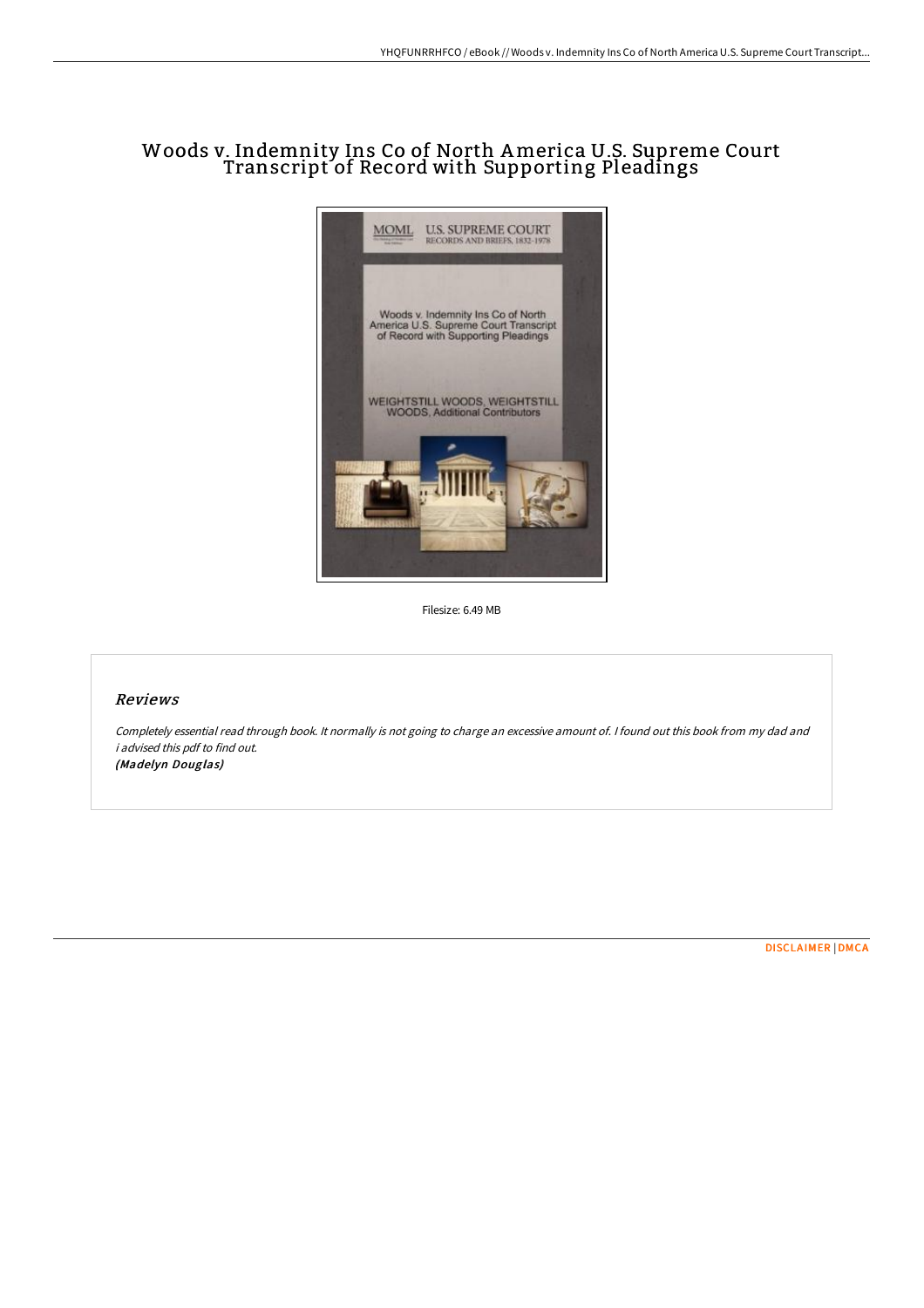## WOODS V. INDEMNITY INS CO OF NORTH AMERICA U.S. SUPREME COURT TRANSCRIPT OF RECORD WITH SUPPORTING PLEADINGS



Gale, U.S. Supreme Court Records. Paperback. Book Condition: New. Paperback. 102 pages. Dimensions: 9.7in. x 7.4in. x 0.2in.The Making of Modern Law: U. S. Supreme Court Records and Briefs, 1832-1978 contains the worlds most comprehensive collection of records and briefs brought before the nations highest court by leading legal practitioners - many who later became judges and associates of the court. It includes transcripts, applications for review, motions, petitions, supplements and other oFicial papers of the most-studied and talked-about cases, including many that resulted in landmark decisions. This collection serves the needs of students and researchers in American legal history, politics, society and government, as well as practicing attorneys. This book contains copies of all known US Supreme Court filings related to this case including any transcripts of record, briefs, petitions, motions, jurisdictional statements, and memorandum filed. This book does not contain the Courts opinion. The below data was compiled from various identification fields in the bibliographic record of this title. This data is provided as an additional tool in helping ensure edition identification: Woods v. Indemnity Ins Co of North AmericaPetition WEIGHTSTILL WOODS 1939 249 308 U. S. 639 60 S. Ct. 376 84 L. Ed. 530 8-1-1939Woods v. Indemnity Ins Co of North AmericaMotion WEIGHTSTILL WOODS 1939 249 308 U. S. 639 60 S. Ct. 376 84 L. Ed. 530 12-27- 1939Woods v. Indemnity Ins Co of North AmericaBrief (P) WEIGHTSTILL WOODS 1939 249 308 U. S. 639 60 S. Ct. 376 84 L. Ed. 530 8-1-1939Woods v. Indemnity Ins Co of North AmericaPetition for Rehearing WEIGHTSTILL WOODS 1939 249 308 U. S. 639 60 S. Ct. 376 84 L. Ed. 530 11-3-1939 This item ships from multiple locations. Your book may arrive from Roseburg,OR, La Vergne,TN. Paperback.

 $\mathbf{u}$ Read Woods v. Indemnity Ins Co of North America U.S. Supreme Court Transcript of Record with [Supporting](http://techno-pub.tech/woods-v-indemnity-ins-co-of-north-america-u-s-su.html) Pleadings Online

B Download PDF Woods v. Indemnity Ins Co of North America U.S. Supreme Court Transcript of Record with [Supporting](http://techno-pub.tech/woods-v-indemnity-ins-co-of-north-america-u-s-su.html) Pleadings